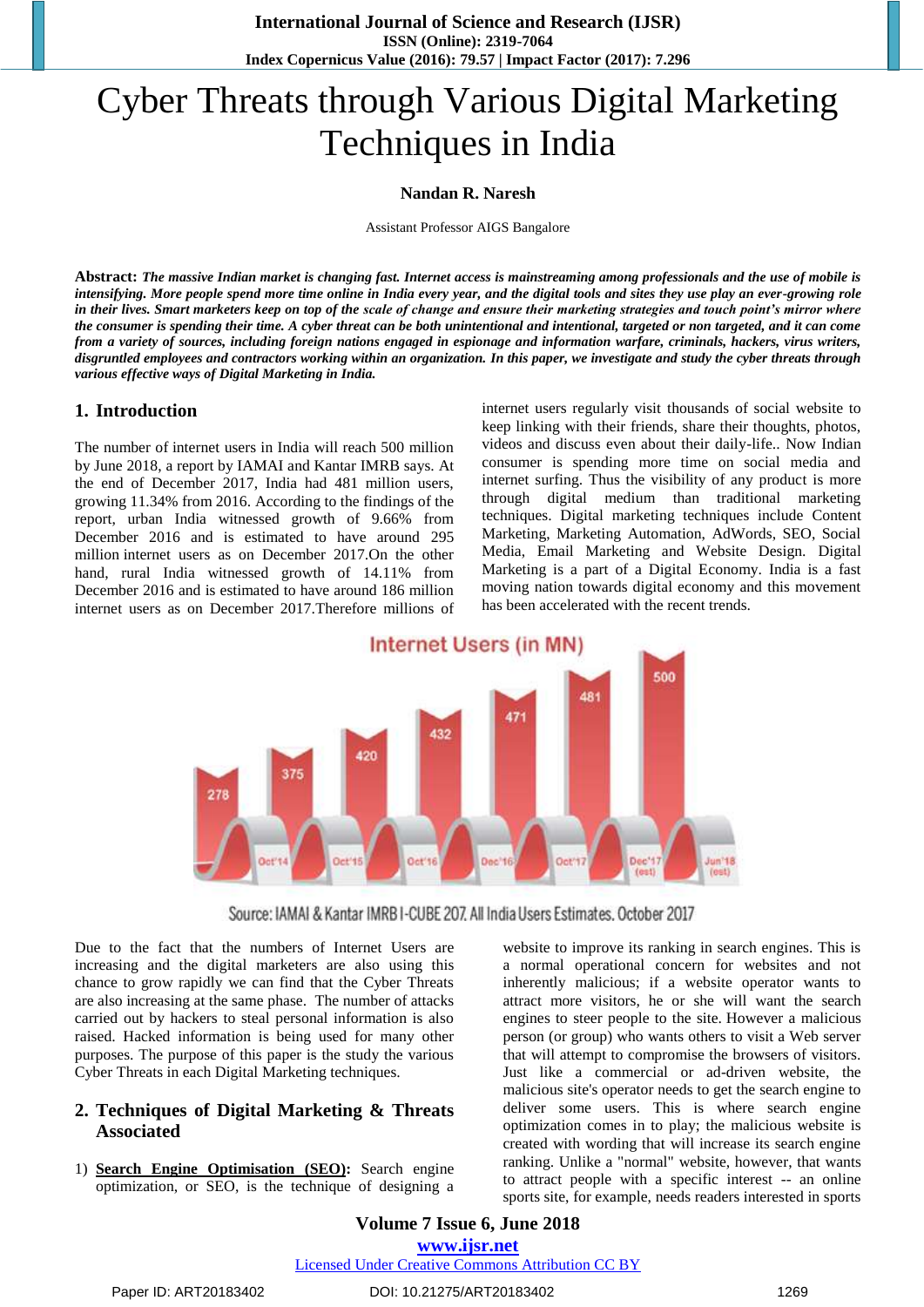-- a malicious website operator wants anyone and can change the focus to increase its visitors. Therefore when visitors start visiting the website malware installed will typically add the infected system to a botnet for longterm command and control of that asset. That computer can then be used to send spam, transmit attacks, and capture sensitive information and user credentials for financial institutions and online merchants. The use of the infected computer becomes a commodity for sale, and information stolen from the visitor(s) can be used for identity theft and financial crimes.

- 2) **Search Engine Marketing:** Search engine marketing (SEM) is a form of Internet marketing that involves the promotion of websites by increasing their visibility in search engine results pages (SERPs) primarily through paid advertising. Here the malicious websites pay to search engines for them to be ranked in the first page of the search results. Thus when visitors start using the websites, the personal information are being hacked by the malicious groups either by asking various questions or by sending Spam contents.
- 3) **Email Marketing:** Email is one of the most valuable channels for marketers to communicate with consumers. Sixty-one percent of consumers prefer to receive offers from brands over email and marketers have responded by optimizing and personalizing email content to deliver the best experiences possible. It sounds like a perfect relationship. But while email may be the best way for brands to reach consumers, it's also one of the most common threat vectors for cybercriminals looking to steal sensitive information, such as passwords and credit card data. Recently email attacks have become so sophisticated, that it's hard for brands to fight back. Around 97% percent, people globally cannot identify an advanced phishing email. To make it worst most people open their emails in mobile devices which make it harder to spot a phish.
	- **SPAM:** Spam's are classified as unsolicited emails sent in bulk. Even if spams do not have the threat like a virus-infected attachment, junk email can quickly overwhelm a user making it challenging and impossible for owners to view legitimate messages. In some cases, spam may contain phishing links which trick users into giving confidential information to cyber criminals, or malware sites that download malicious software onto the user"s computer.
	- **SPOOFING:** Spoofing can be defined as the forgery of an e-mail so that the message that appears to have come from a person or brand other than the actual source from the cyber criminals. Spoofing takes place in many ways. One of the most common ways is by concealing the actual sender's name and the origin of the email; sometimes the source may be masked from the recipient.
	- **PHISHING:** Phishing can be defined as a kind of spam that is intended to trick email recipients into giving sensitive information or credentials for malicious reasons; this information is then misused. Phishing attacks try to utilize social engineering to steal a particular consumers' personal and financial data Phishing perpetrators operate by hiding under phony identities and names that are stolen from

corporate banks, online businesses, and credit-card companies.

- 4) **Content Marketing:** This is type of marketing that involves the creation and sharing of online material (such as videos, blogs, and social media posts) that does not explicitly promote a brand but is intended to stimulate interest in its products or services. Many businesses use a Content Management System (CMS) such as WordPress to support content marketing. This allows marketers to easily upload, edit, and feature new content like blog posts. However, as the most popular CMS, hackers are very familiar with how WordPress functions. If they hack the site they can use it to distribute malware to users.
- 5) **Social Media Marketing:** Social media is a great way to share information. Social media is based on the fact that we trust messages on social media platforms more than we do elsewhere, especially if they are messages that are forwarded to us by a friend. Social Media Marketing or SMM is an offshoot of your SEM efforts. It involves driving traffic to sites or business through social sites like Facebook, Instagram, Twitter, Pinterest, Google+, Linkedin, etc. Here good contents are shared and liked. Cyber Threats are more prone through SMM technique of Digital Marketing, the way it works is that a person is targeted with a social media message with a link to the malware. Once that link is opened, the hacker gains access to that person"s computer or device and all that person"s contacts. They can then send the original message on again – this time from a friend. It's not just the malware that is dangerous; it"s the fact that it can be sent on to so many people. As the only thing in the malicious social post itself is a link, then it's something that can be used on any social media platform that contains external links – which is pretty much all of them. While only 30% of people will open a spear phishing email, 66% of people will open a spear phishing link if it's recommended through social media
- 6) **Mobile Marketing:** Here the website, apps and content is being customized for mobile devices. The mobile users are growing day by day and it is the most effective way of marketing. There has been a dramatic increase in the number of mobile malware with complexity and sophistication. Both Google Play and Apple App Store have found hundreds of malicious and privacy concerns apps and pulled them out. There are tons of free apps available with vulnerabilities and malicious code that have access to personally identifiable information data that is used for advertisement and marketing purposes, and device sensors like camera, microphone etc. These malicious apps can monitor and track activity, steal sensitive data and photos from mobile devices, make unauthorized calls, SMS etc.

## **3. Conclusion**

In the era of mobile applications and various multimedia functions, are enabling the Indian customers within the reach of sellers. Therefore marketers try to find customers here and choose this as their favoured channel. But as a society that runs largely on technology, we are also as a result dependent on it. And just as technology brings ever greater benefits, it also brings ever greater threats: by the very nature of the opportunities it presents it becomes a focal